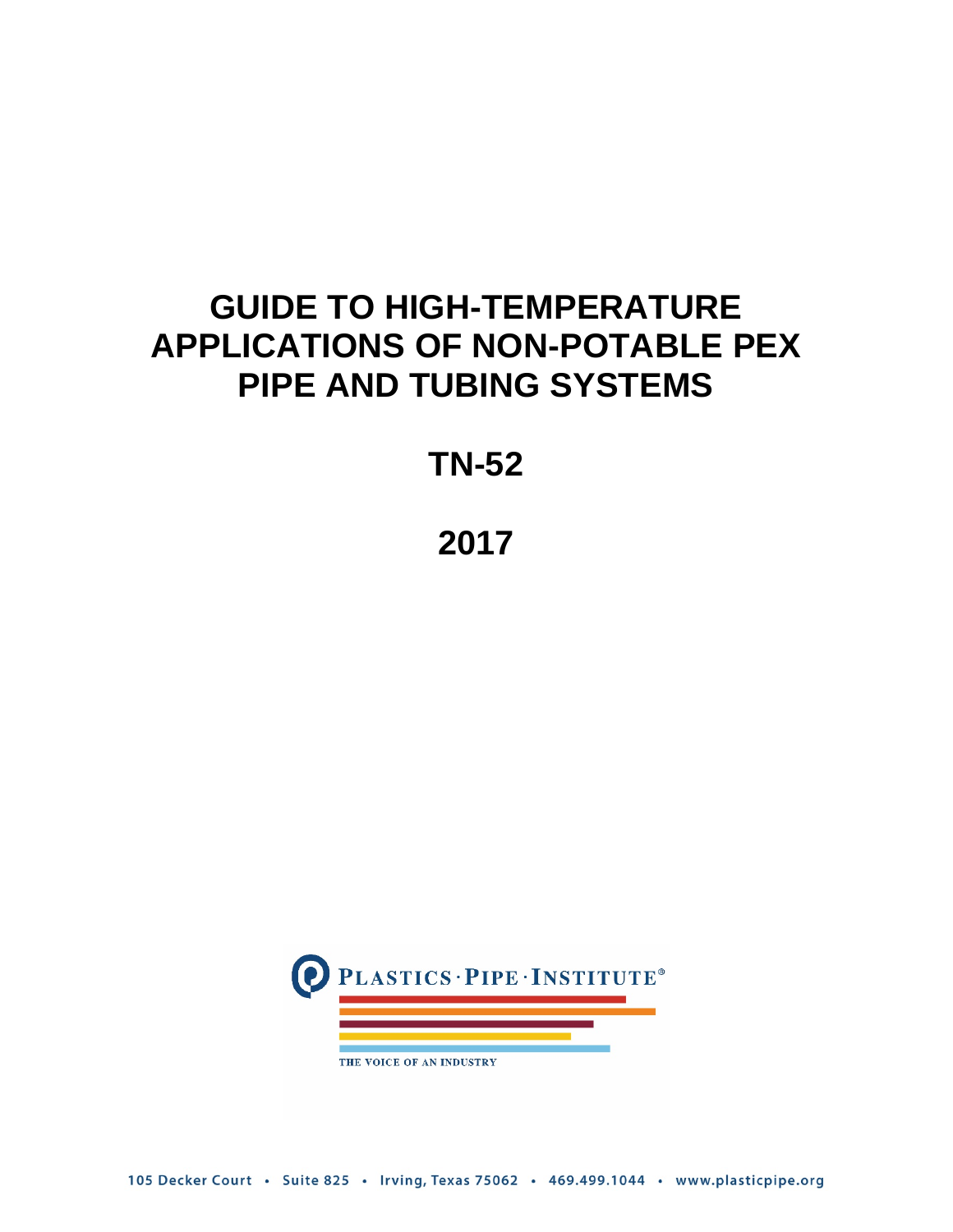## **Foreword**

## **GUIDE TO HIGH-TEMPERATURE APPLICATIONS OF NON-POTABLE**

## **PEX PIPE AND TUBING SYSTEMS**

This technical note was developed and published with the technical help and financial support of the members of the Plastics Pipe Institute (PPI). These members have shown their commitment to developing and improving quality products by assisting standards development organizations in the development of standards, and also by developing design aids and reports to help engineers, code officials, specifying groups, contractors and users.

The purpose of this technical note is to provide information to the end user regarding the additional evaluation that is required for PEX pipes to show its suitability for an anticipated lifetime in specific high-temperature applications.

The PPI has prepared this technical note as a service to the industry. The information in this report is offered in good faith and believed to be accurate at the time of its preparation, but is offered "as is" without any express or implied warranty, including WARRANTIES OF MERCHANTABILITY AND FITNESS FOR A PARTICULAR PURPOSE. Additional information may be needed in some areas, especially with regard to unusual or special applications. Consult the manufacturer or material supplier for more detailed information. A list of member manufacturers is available on the PPI website. PPI does not endorse the proprietary products or processes of any manufacturer and assumes no responsibility for compliance with applicable laws and regulations.

PPI intends to revise this technical note within 5 years or sooner if required, from the date of its publication, in response to comments and suggestions from users of the document. Please send suggestions of improvements to the address below. Information on other publications can be obtained by contacting PPI directly or visiting our website.

The Plastics Pipe Institute Inc.

[www.plasticpipe.org](http://www.plasticpipe.org/)

This Technical Note was first issued in June 2017.

©Copyright, The Plastics Pipe Institute, Inc. 2017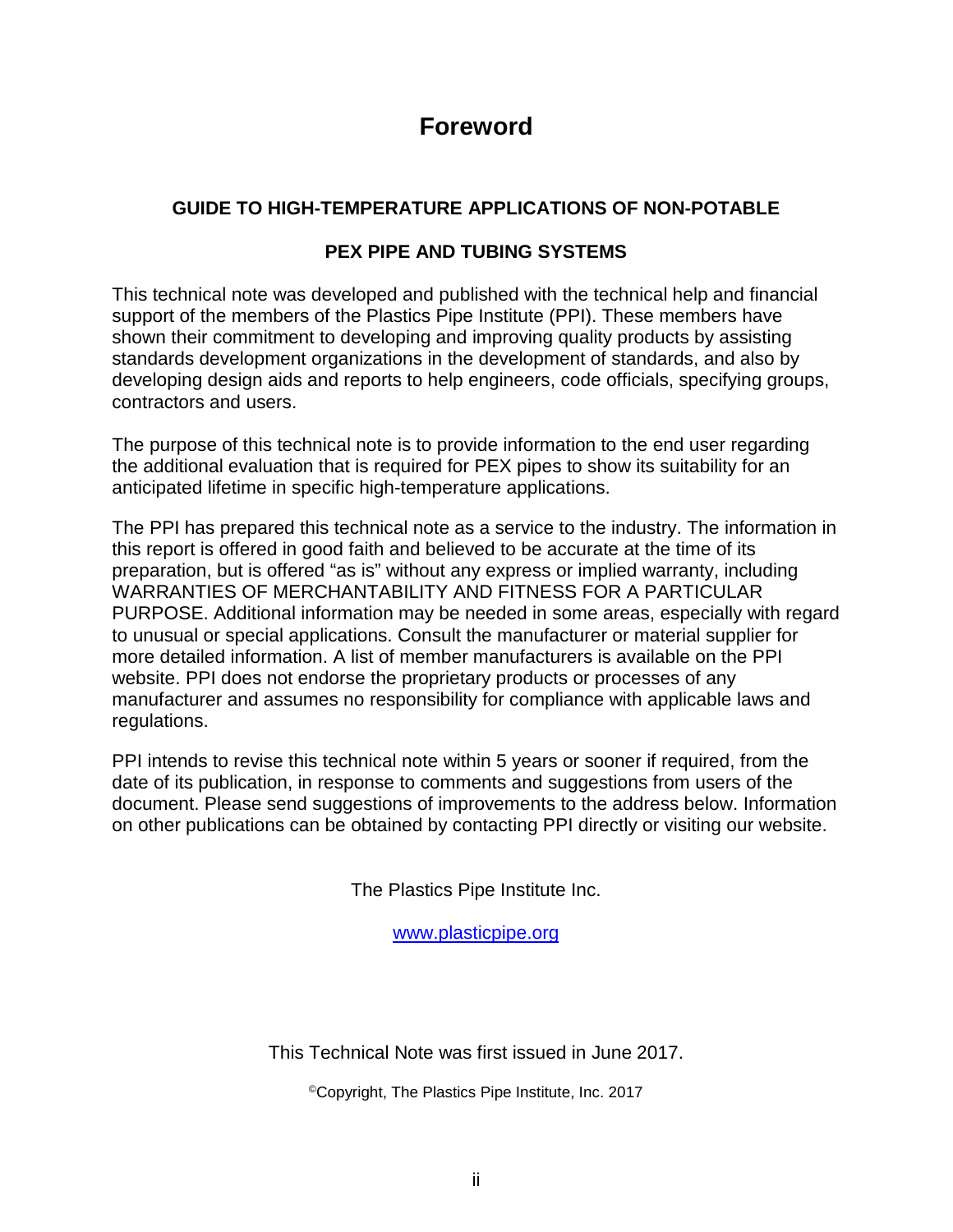### **GUIDE TO HIGH-TEMPERATURE APPLICATIONS**

#### **OF NON-POTABLE PEX PIPE AND TUBING SYSTEMS**

#### 1.0 SCOPE

The intent of this Technical Note is to give guidance to the end user for determining appropriate design life calculations of crosslinked polyethylene (PEX) pipe and tubing in high-temperature applications, defined as operating temperatures above 180°F (82°C) for the purpose of this document. Not all PEX manufacturers allow operating conditions above 180°F for their tubing. Applications with such hightemperature exposures may include commercial hydronic distribution systems such as high-temperature radiator/baseboard piping, district heating piping, and certain types of waste heat systems.

The **Background** information in this Technical Note is provided to explain how PEX pipe and tubing, conforming to standards such as ASTM F876, ASTM F2788 and CSA B137.5, are suitable for typical applications such as hydronic radiant heating/cooling, hydronic distribution, snow and ice melting, and geothermal ground heat exchangers at operating temperatures up to and including 180°F.

*Note 1: For PEX materials, "tubing" refers to products whereby the actual outside diameter (OD) is 1/8 inch larger than the nominal size and is described as copper tube size (CTS). Product standards ASTM F876 and CSA B137.5 apply to PEX tubing. "Pipe" refers to products whereby the actual OD matches that of steel pipe of the same nominal size and is described as iron pipe size (IPS), or products where the actual OD matches the nominal size. ASTM F2788 applies to PEX pipe. The terms "pipe" and "piping", as well as "tube" and "tubing", are used interchangeably in this document.*

*Note 2: See PPI TN-53* GUIDE TO CHLORINE RESISTANCE RATINGS OF PEX PIPES AND TUBING FOR POTABLE WATER APPLICATIONS *for more information on the use of PEX tubing in hot chlorinated potable water applications.*

#### 2.0 BACKGROUND

 $\overline{a}$ 

It is a basic requirement for most plastic pressure pipes<sup>[1](#page-2-0)</sup> to undergo a hydrostatic pressure test or tests to prove their long-term hydrostatic strength (LTHS) at various temperatures. "Hydrostatic" simply means constant water pressure inside a pipe or tubing. Hydrostatic testing involves testing multiple pipe specimens to ductile failure at various temperatures and pressures; when a data-set of failure times at multiple temperatures and pressures is collected, a ductile failure curve is plotted and evaluated mathematically. This provides a method to predict pipe endurance at the specific operating pressures for each temperature.

<span id="page-2-0"></span><sup>1</sup> *The alternative to a long-term hydrostatic strength (LTHS) test is a long-term hydrostatic pressurestrength (LTHSp) test, usually applied to multi-layer or composite piping products.*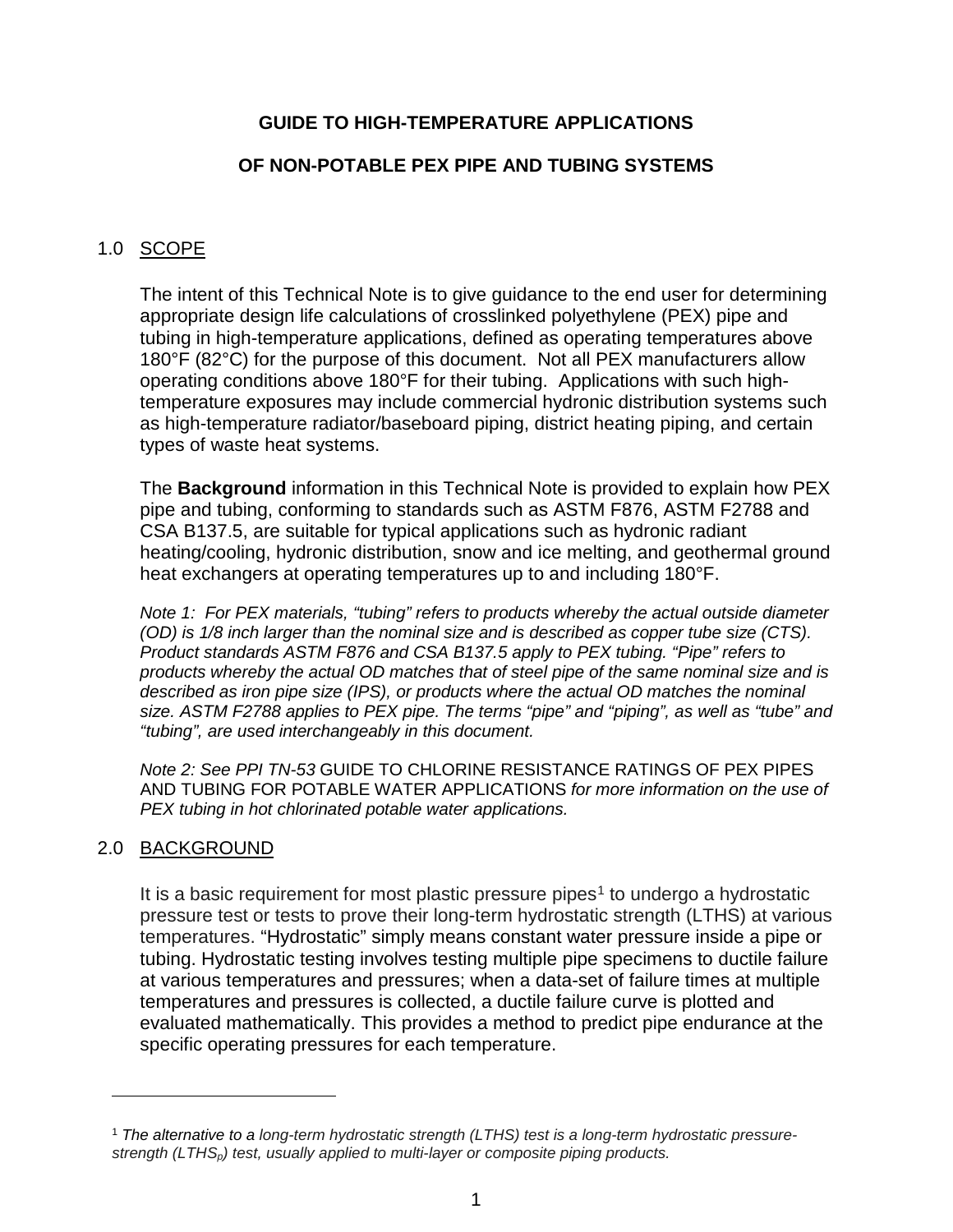Procedures for conducting long-term hydrostatic testing and evaluating the results were originally developed by PPI's Hydrostatic Stress Board (HSB) many decades ago. Today, these procedures are trusted to predict the long-term hydrostatic capabilities of crosslinked polyethylene (PEX) tubing, which achieves pressure ratings at various temperatures through extensive hydrostatic strength testing in accordance with the governing standards and policies such as ASTM D2837 and PPI TR-3.

The long-term hydrostatic strength of a specific PEX tubing is independent of any outside environmental factors which could cause tubing degradation or failure. Examples of environmental factors are oxidation of the tubing from excessive exposure to hot chlorinated water, excessive UV exposure or excessive thermal degradation. In North America, PEX tubing is required to establish its resistance to each type of oxidation through standardized testing and evaluation using test methods such as ASTM F2023 for hot chlorinated water oxidation, ASTM F2657 for UV exposure oxidation and mandatory requirements within ASTM F876 and ASTM F2788 for resistance to long-term high-temperature conditions.

This Technical Note will describe each of these test methods and evaluation techniques.

#### 2.1 Evaluation Methods for Long-term Hydrostatic Strength (LTHS)

ASTM Test Method D2837 *Standard Test Method for Obtaining Hydrostatic Design Basis for Thermoplastic Pipe Materials or Pressure Design Basis for Thermoplastic Pipe Products* (originally published 1969) contains a procedure for obtaining a long-term hydrostatic strength category based on stress, referred to herein as the hydrostatic design basis (HDB). According to D2837, "The HDB is a material property and is obtained by evaluating stress rupture data derived from testing pipe made from the subject material." "The LTHS is determined by analyzing stress versus time-to-rupture (that is, stress-rupture) test data that cover a testing period of not less than 10,000 hours and that are derived from sustained pressure testing of pipe made from the subject material. The data are analyzed by linear regression to yield a best-fit log-stress versus log time-to-fail straight-line equation."

This method utilizes tubing specimens tested at constant temperatures (e.g. 73 °F, 180°F, 200°F [23°C, 82°C, 93°C]) with the linear log stress—log time regression line extrapolated to 100,000 hours (11 years). This extrapolated value is called the long-term hydrostatic strength (LTHS) and the categorized value of the LTHS is called the Hydrostatic Design Basis (HDB).

When data is analyzed and approved by the PPI's Hydrostatic Stress Board, these HDB values are published in PPI TR-4 *PPI Listing of Hydrostatic Design Basis (HDB), Strength Design Basis (SDB), Pressure Design Basis (PDB) and Minimum Required Strength (MRS) Ratings for Thermoplastic Piping Materials or Pipe*, which is available at [www.plasticpipe.org.](http://www.plasticpipe.org/) The hydrostatic design stress (HDS) is the product of the HDB and the design factor for water.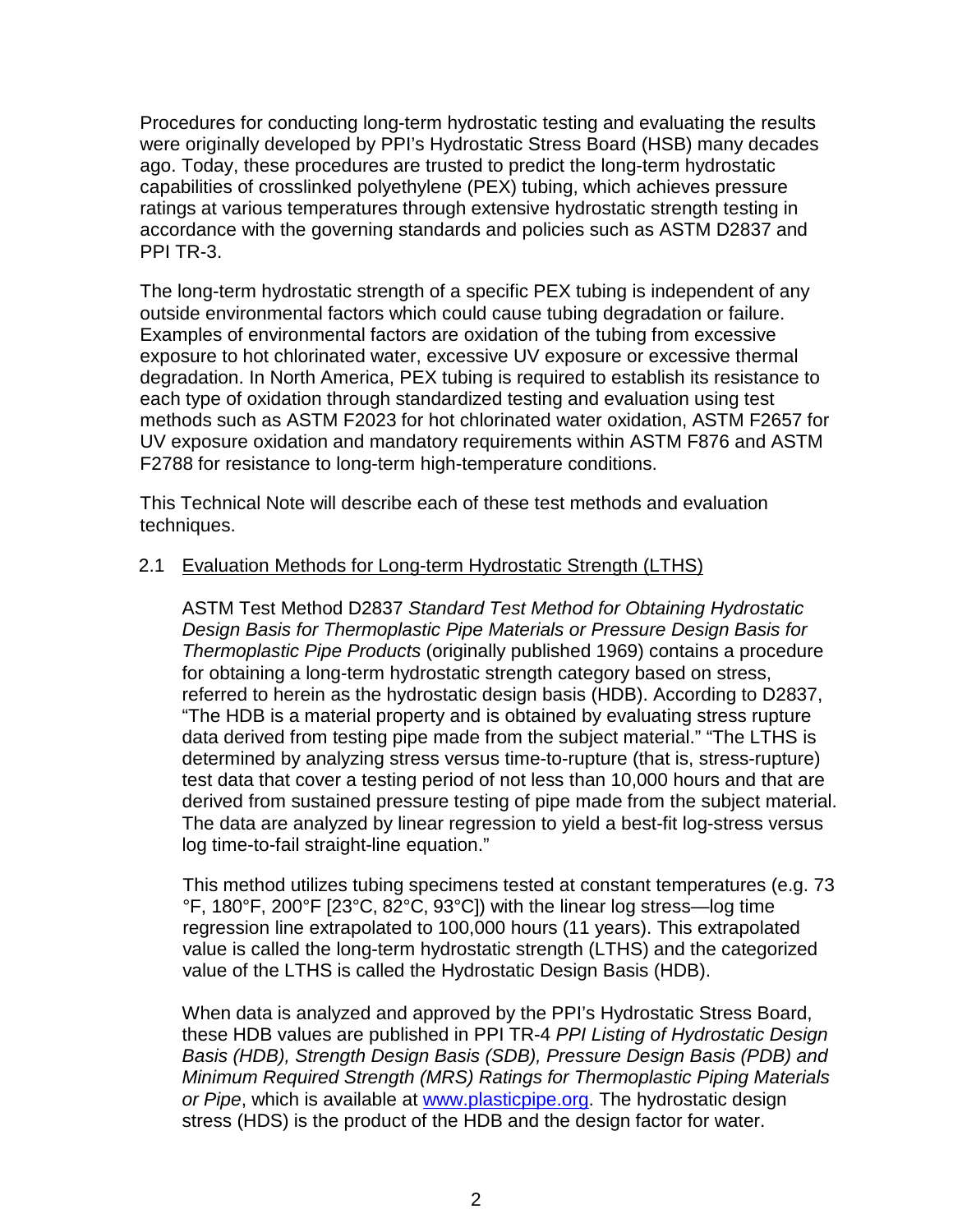The HDB for a pressure pipe material must always be determined at 73°F. It is important to note that the Thermoplastic Pipe Material Designation Code, as shown in the applicable ASTM PEX standards (see Section 3.0), is ONLY determined using the HDB at 73°F.

If a material is also intended for use at higher temperatures (above 73°F), then an *elevated temperature HDB* should be established. The elevated temperature HDB method is discussed in more detail in PPI TR-9 *Recommended Design Factors and Design Coefficients for Thermoplastic Pressure Pipe*, along with a method for determining a temperature design factor  $(DF<sub>T</sub>)$ , to be applied if the service temperature exceeds the maximum established *elevated temperature HDB*. However, as stated in PPI TR-9, "*Temperature design factors should only be used when an established HDB is not available at the desired temperatures."* The *elevated temperature HDB* establishes the Hydrostatic Design Basis for the specific material at chosen higher temperatures. The procedures of ASTM Test Method D2837 are still employed, using actual test temperatures of 140°F (60°C) or 180°F (82°C) or another test temperature as desired.

Elevated temperature HDB values are published in PPI TR-4 for PEX tubing materials which have been tested at those temperatures. Many plumbing codes require PEX tubing to be pressure-rated for 100 psig (gauge pressure) at 180°F, so this pressure rating is considered mandatory, and is based on hydrostatic testing as described above. PPI TR-3 also provides a method for determining the HDB at an intermediate temperature between 73°F and an elevated temperature (e.g. 180°F) by using the principles of mathematical interpolation.

#### *Note 3: PEX listings within PPI TR-4 at 200°F should be considered within the context of this Technical Note.*

#### 2.2 Evaluation Methods for Oxidative Resistance to Hot Chlorinated Water

To ensure the reliability of PEX pipe or tubing systems in hot chlorinated potable water applications, product standards ASTM F876 and F2788 require that all PEX tubing intended for use with potable water have a minimum extrapolated time-to-failure when tested in accordance with ASTM Test Method F2023: *Standard Test Method for Evaluating the Oxidative Resistance of Crosslinked Polyethylene (PEX) Pipe, Tubing and Systems to Hot Chlorinated Water* (originally published in 2000). The minimum extrapolated time-to-failure is 50 years, when evaluated at various operating conditions.

*Note 4: See PPI TN-53* GUIDE TO CHLORINE RESISTANCE RATINGS OF PEX PIPES AND TUBING FOR POTABLE WATER APPLICATIONS *for more information on the use of PEX tubing in hot chlorinated potable water applications.*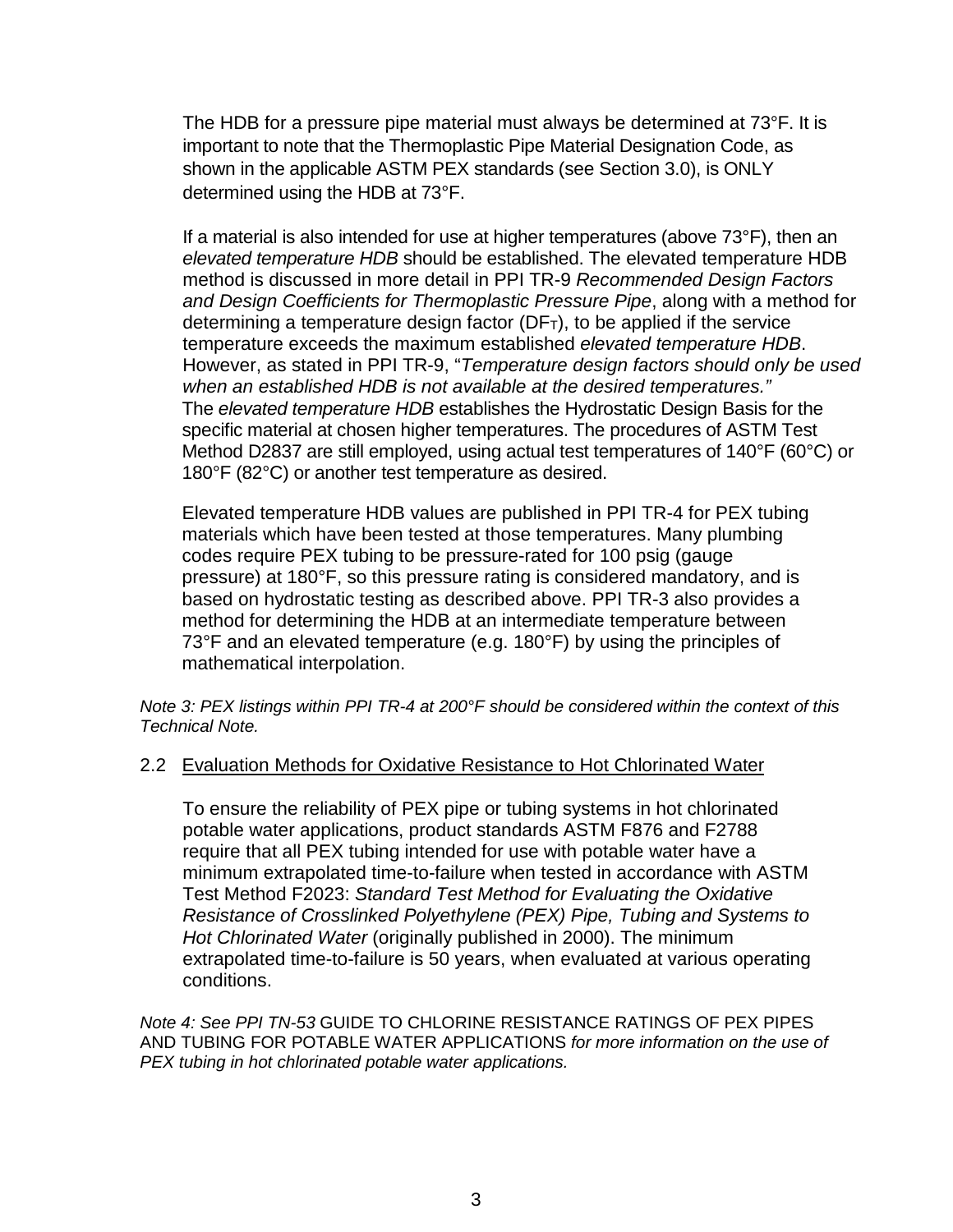#### 2.3 Evaluation Methods for Outdoor Weathering Exposure

Each PEX tubing manufacturer publishes a maximum recommended ultraviolet (UV) exposure time limit for its tubing based on the UV resistance of that tube as determined in accordance with ASTM Test Method F2657 *Standard Test Method for Outdoor Weathering Exposure of Crosslinked Polyethylene (PEX) Tubing* (originally published 2007) and the requirements published in ASTM F876.

This test method outlines the requirements for specimen size and preparation, exposure orientation, minimum UV exposure energy, postexposure testing and reporting. Central Arizona is used as the basis of the natural exposure time limits, as it represents the worst case North American location for UV solar radiation energy.

For PEX tubing intended for use in plumbing applications, UV-exposed tubes are re-tested for chlorine resistance in accordance with ASTM F2023 and must show no significant reduction in the extrapolated time-to-failure. For tubing not intended for use in plumbing distribution (such as those intended for heating or geothermal applications), UV-exposed tubes are re-tested for stabilizer functionality<sup>[2](#page-5-0)</sup> in accordance with ASTM F876 and must show no significant reduction in the resistance to long-term hightemperature conditions.

ASTM F2657 ensures that all manufacturer claims of UV-resistance are evaluated in a consistent manner which is empirically derived.

#### 2.4 Stabilizer Functionality Test for Long-term Thermal Stability

Like all thermoplastic piping materials, PEX compounds include stabilizers to guard against various types of degradation. To ensure the reliability of the material in high-temperature applications, product standards require that PEX tubing undergoes the "stabilizer functionality" test to demonstrate each specific compound's ability to withstand long-term high-temperature conditions.

This test requires a specific stress at a given temperature for a set amount of time. There are two (2) options for testing:

- 3,000 hour (125 day) test at 248°F (120°C) and hoop stress of 101.5 psi (0.7 MPa), or
- 8,000 hour (333 day) test at 230 $\degree$ F (110 $\degree$ C) and hoop stress of 406 psi (2.8 MPa)

 $\overline{a}$ 

<span id="page-5-0"></span><sup>2</sup> *See Section 2.4 for explanation of the stabilizer functionality test*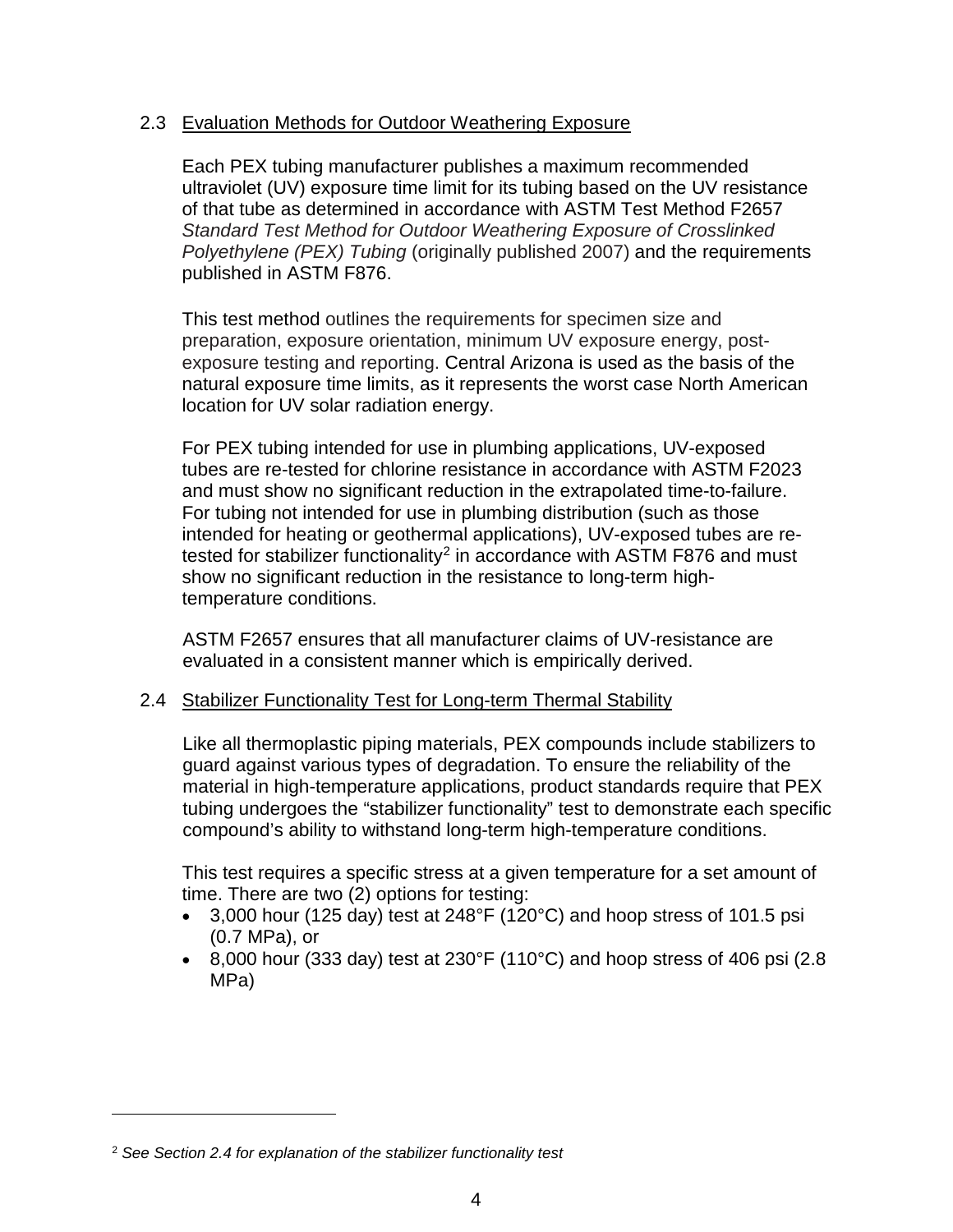This is a single time-point pass/fail test that does not generate a regression curve. It is not necessary for manufacturers to test specimens to failure, which may take 1000s of hours beyond the minimum requirements. However, actual failure data points *are required* to evaluate the long-term performance of the compound at high temperatures in accordance with Section 4.0.

#### 3.0 THE PEX THERMOPLASTIC PIPE MATERIAL DESIGNATION CODE

The PEX Thermoplastic Pipe Material Designation Code<sup>3</sup>, per the applicable ASTM standard, is the abbreviation for the material - PEX - followed by four numerals.

The first numeral refers to chlorine resistance in one of four categories, when tested in accordance with ASTM Test Method F2023 and evaluated in accordance with the applicable ASTM product standard (e.g. F876):

- A digit "0" indicates that the PEX pipe or tubing either has not been tested for chlorine resistance or does not meet the minimum requirement for chlorine resistance.
- A digit "1" indicates the PEX pipe or tubing has been tested and meets the applicable ASTM PEX standard requirement for minimum chlorine resistance at the end use condition of 25% of the time at 140°F (60°C) and 75% at 73°F (23°C).
- A digit "3" indicates that the PEX pipe or tubing has been tested and meets the applicable ASTM PEX standard requirement for minimum chlorine resistance at end use condition of 50% of the time at 140°F (60°C) and 50% at 73°F (23°C).
- A digit "5" indicates that the PEX pipe or tubing has been tested and meets the applicable ASTM PEX standard requirement for minimum chlorine resistance at end use condition of 100% of the time at 140°F (60°C).

The second numeral refers to UV resistance in one of four categories, when tested in accordance with ASTM Test Method F2657 and evaluated in accordance with ASTM F876:

- A digit "0" indicates that the PEX tubing either has not been tested for UV resistance or does not meet the next category for UV resistance.
- A digit "1" indicates that the PEX tubing meets the requirements for 1 month UV resistance.
- A digit "2" indicates that the PEX tubing meets the requirements for 3 months UV resistance.
- A digit "3" indicates that the PEX tubing meets the requirements for 6 months UV resistance.

The third and fourth numerals of the PEX Thermoplastic Pipe Material Designation Code refer to the HDS for water at 73°F in hundreds of psi, with tens and units of measure omitted.

 $\overline{a}$ 

<span id="page-6-0"></span><sup>3</sup> *See ASTM F412 for full explanation of the Thermoplastic Pipe Material Designation Code*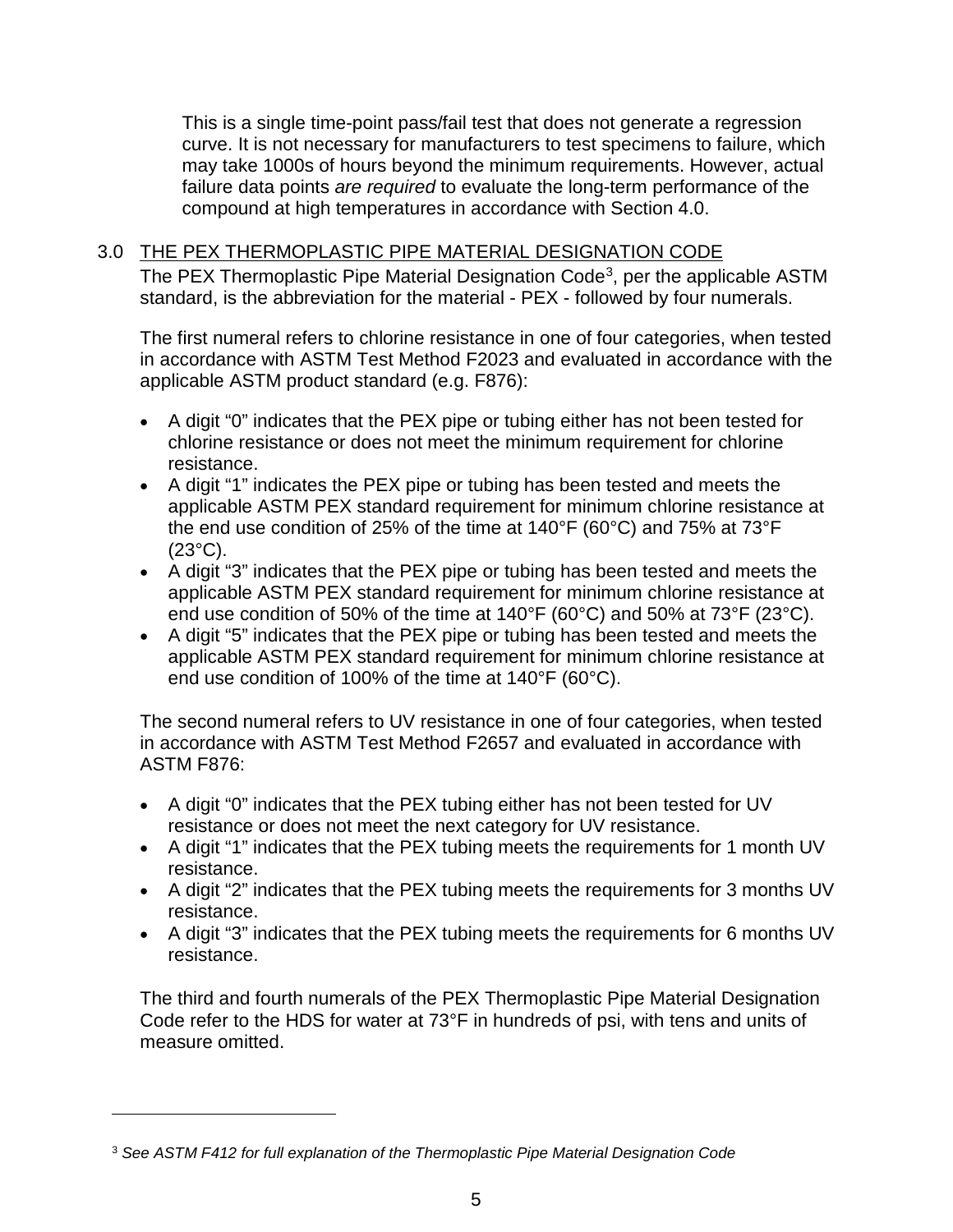### 4.0 DISCUSSION ON PREDICTING DESIGN LIFE AT HIGH TEMPERATURES ABOVE 180°F

In three of the test methods mentioned above (2.1 Long-term Hydrostatic Strength, 2.2 Oxidative Resistance to Hot Chlorinated Water and 2.3 Outdoor Weathering Exposure), tubing specimens are tested to failure, generating multiple data points which are placed into regression curves that can be extrapolated for a specific time to verify the test data or estimated design life of a particular PEX compound at a given set of operating conditions. However, for predicting design life at high temperatures above 180°F, the stabilizer functionality test is utilized.

The stabilizer functionality test is a single time-point test (3,000 hour or 8,000 hour, depending upon selected test temperature) that verifies the resistance to thermal degradation at a given time duration. Typical applications of PEX tubes are in systems that spend a limited amount of time at high temperatures (above 180°F) and the remainder of their lifetime at lower temperatures. Even a high-temperature radiator system does not likely operate 100% of the time, due to temperature cycling and intermittent heating demand.

This variation in operating temperature of the pipe's lifetime is accounted for by performing the stabilizer functionality test, then applying Miner's Rule to extrapolate the tubing's design life at project-specific or customer-specific operating conditions, including system temperature and pressure (see ASTM F2023 classification and Table 1 and Table 2 in Appendix A of this document for ISO 15875 and EN 15632 applied classifications, respectively). However, if PEX tubing is intended to be used in a non-potable application at a high temperature continuously, then further evaluation of the thermal oxidation of the tubing needs to be taken into consideration in accordance with Section 5.0. This is a design process that the tubing manufacturer can perform, based on specific test data for their tubing.

### 5.0 PROCEDURE FOR PREDICTING DESIGN LIFE FOR CONTINUOUS USE APPLICATIONS AT HIGH TEMPERATURES ABOVE 180°F

For non-potable hydronic applications of PEX tubing with continuous exposure to temperatures above 180°F, further evaluations are required to predict the tubing design life. The ASTM F876/F2788 stabilizer functionality test only verifies a single time point, and does not include guidance for properly using this data to extrapolate the design life of tubing when used in high-temperature conditions. Fortunately, the ISO 9080[4](#page-7-0) standard has established a mathematical guideline for extrapolating the design life of a tubing material by evaluating the long-term high-temperature test data along with the activation energy of the material in the Arrhenius equation.

The ISO 9080 method for determining the design life of PEX requires the extrapolation of the failure time for the specific formulation through a long-term hightemperature test. In order to determine the failure time, PEX tubing must be tested at

 $\overline{a}$ 

<span id="page-7-0"></span><sup>4</sup> *ISO 9080 - Plastics piping and ducting systems - Determination of the long-term hydrostatic strength of thermoplastics materials in pipe form by extrapolation*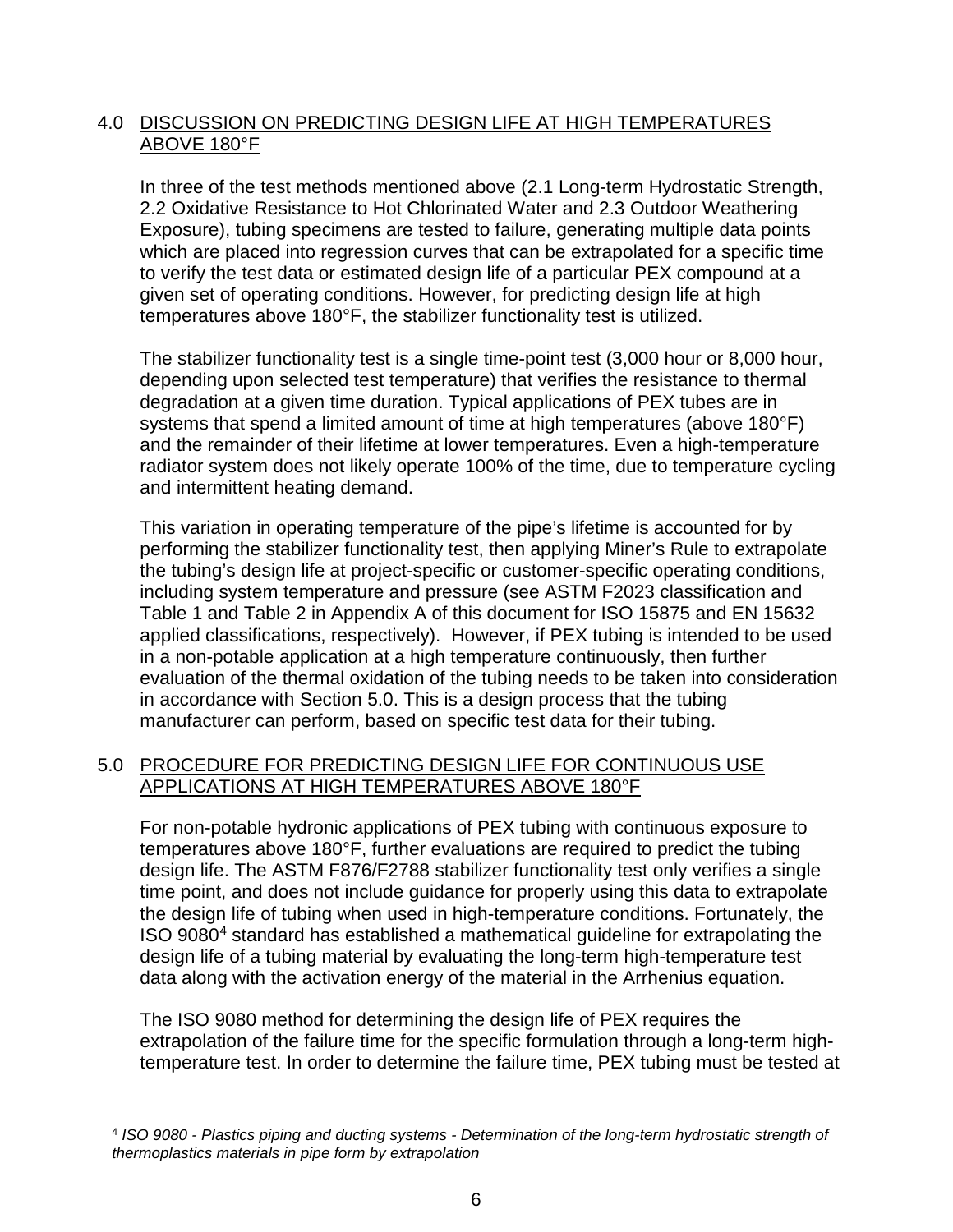230°F (110°C) in accordance with ISO 15875-2 Table 8 *Thermal stability by hydrostatic pressure testing* until brittle failure occurs. This test is similar to the ASTM stabilizer functionality test, with the exceptions that the hoop stress is 2.5 MPa (instead of 2.8 MPa) and the samples are tested to failure (not just 8,000 hours).

After the failure time has been established, the *ke* extrapolation factor from ISO 9080 is used to determine the maximum extrapolation time limit of the tubing. The *ke* extrapolation factor is a function of the difference between the test temperature (e.g. 230°F [110°C]) and the design temperature of the specific application, (e.g. 190°F [88°C]) in degrees Celsius. Table 3 of *Appendix A* shows the different extrapolation time limits for PEX tubing based on testing at 230°F and theoretical failure times of 8,000 hours, 12,000 hours and 16,000 hours.

This type of high-temperature evaluation is very specific to the test data of each PEX compound, which is proprietary information to the tubing manufacturer; all PEX tubing will not have the same estimated design life at a given operating condition. Therefore, each tubing manufacturer must do this calculation on their own, based on their own exclusive dataset.

**Therefore, for continuous-use high-temperature applications (operating temperatures above 180°F) users should contact the specific PEX tubing manufacturer to determine whether such conditions are approved for use, and if so, what may be the effects on tubing design life.**

#### 6.0 SUMMARY

It is not uncommon to find PEX pipe and tubing systems employed in hightemperature, non-potable, applications such as commercial hydronics, hightemperature radiator/baseboard piping, district heating piping, and waste heating applications with occasional or frequent fluid temperatures above 180°F. When a PEX tubing system is operated in this manner, the tubing manufacturer should be contacted to evaluate the estimated design life of the tubing, based on their specific test data and the design criteria.

Some PEX manufacturers allow operating temperatures only up to 180**°**F (82**°**C) and not beyond, whereas other manufacturers may allow operation of their material at temperatures up to 200**°**F (93**°**C). For all PEX pipe and tubing, the maximum operating temperature is 200**°**F. No PEX should be operated at temperatures above 200**°**F for any length of time.

**The use of crosslinked polyethylene (PEX) pipe and tubing in hightemperature applications with operating temperatures above 180°F may affect the tubing's design life. PEX users should contact the specific pipe or tubing manufacturer to determine whether such conditions are approved for use, and if so, what may be the effects on material design life.**

The PPI Building & Construction Division and member companies may be reached through our website [www.plasticpipe.org.](http://www.plasticpipe.org/)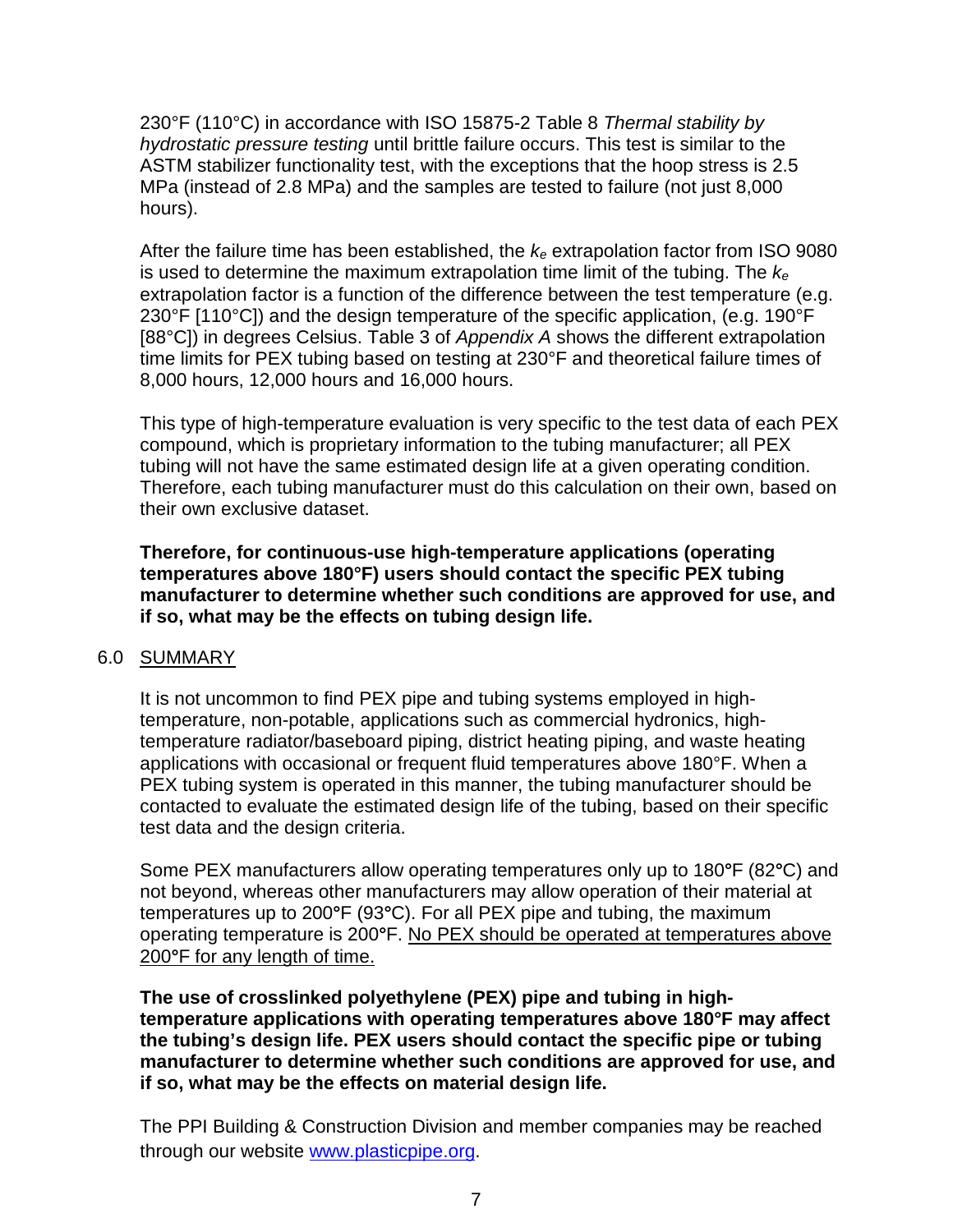## **Appendix A**

**ISO 15875** *Plastics piping systems for hot and cold water installations-Crosslinked polyethylene (PE-X)* defines PEX pipe for hot- and cold-water installations. Identified within this ISO standard are multiple classes of PEX for specific applications, each having their own Miner's Rule calculation to justify the 50-year anticipated design life.

These classes may be thought of as "temperature profiles", based on the anticipation of the accumulated exposures within a pipe's lifetime. In other words, it is assumed that an installed PEX pipe will be exposed to combinations of temperatures exposures no worse than those indicated in the tables below for Class 1 to 5. For instance, a Class 5 pipe is anticipated to be exposed to the various temperatures shown in the table for the accumulated services time at each of those temperatures. This is based on how a "hightemperature radiator" piping systems would actually be used over a 50-year period.

ASTM Standards F876 and F2788 do not utilize such temperature profile assumptions. However, North American PEX manufacturers with full data sets for each of the tests described within this Technical Note can calculate expected design lives for their PEX tubing.

The tables below show the different classes and their accumulated service times at each temperature.

| Class 1: Hot water supply<br>(140°F) |                                       | Class 2: Hot water supply<br>(158°F)                              |           |                          | Class 4: Underfloor heating<br>and low temperature<br>radiators |             |                          |                                       | Class 5: High-temperature<br>radiators |  |
|--------------------------------------|---------------------------------------|-------------------------------------------------------------------|-----------|--------------------------|-----------------------------------------------------------------|-------------|--------------------------|---------------------------------------|----------------------------------------|--|
| Temperature<br>$\circ$ F             | Accumulative<br>Service Time<br>Years | Accumulative<br>Temperature<br>Service Time<br>$\circ$ F<br>Years |           | Temperature<br>$\circ$ F | Accumulative<br>Service Time<br>Years                           |             | Temperature<br>$\circ$ F | Accumulative<br>Service Time<br>Years |                                        |  |
| 140                                  | 49                                    | 158                                                               | 49        |                          | 68                                                              | 2.5         |                          | 68                                    | 14                                     |  |
| Followed by                          |                                       | Followed by                                                       |           |                          | Followed by                                                     |             |                          | Followed by                           |                                        |  |
| 176                                  | 1                                     | 176                                                               |           |                          | 104                                                             | 20          |                          | 140                                   | 25                                     |  |
| Followed by                          |                                       | Followed by                                                       |           |                          | Followed by                                                     |             |                          | Followed by                           |                                        |  |
| 203                                  | 100 hours                             | 203                                                               | 100 hours |                          | 140                                                             | 25          |                          | 176                                   | 10                                     |  |
|                                      |                                       |                                                                   |           |                          |                                                                 | Followed by |                          |                                       | Followed by                            |  |
|                                      |                                       |                                                                   |           |                          | 158                                                             | 2.5         |                          | 194                                   |                                        |  |
|                                      |                                       |                                                                   |           |                          | Followed by                                                     |             |                          | Followed by                           |                                        |  |
|                                      |                                       |                                                                   |           |                          | 212                                                             | 100 hours   |                          | 212                                   | 100 hours                              |  |

#### **Table 1: ISO 15875 Classification Tables using Miner's Rule**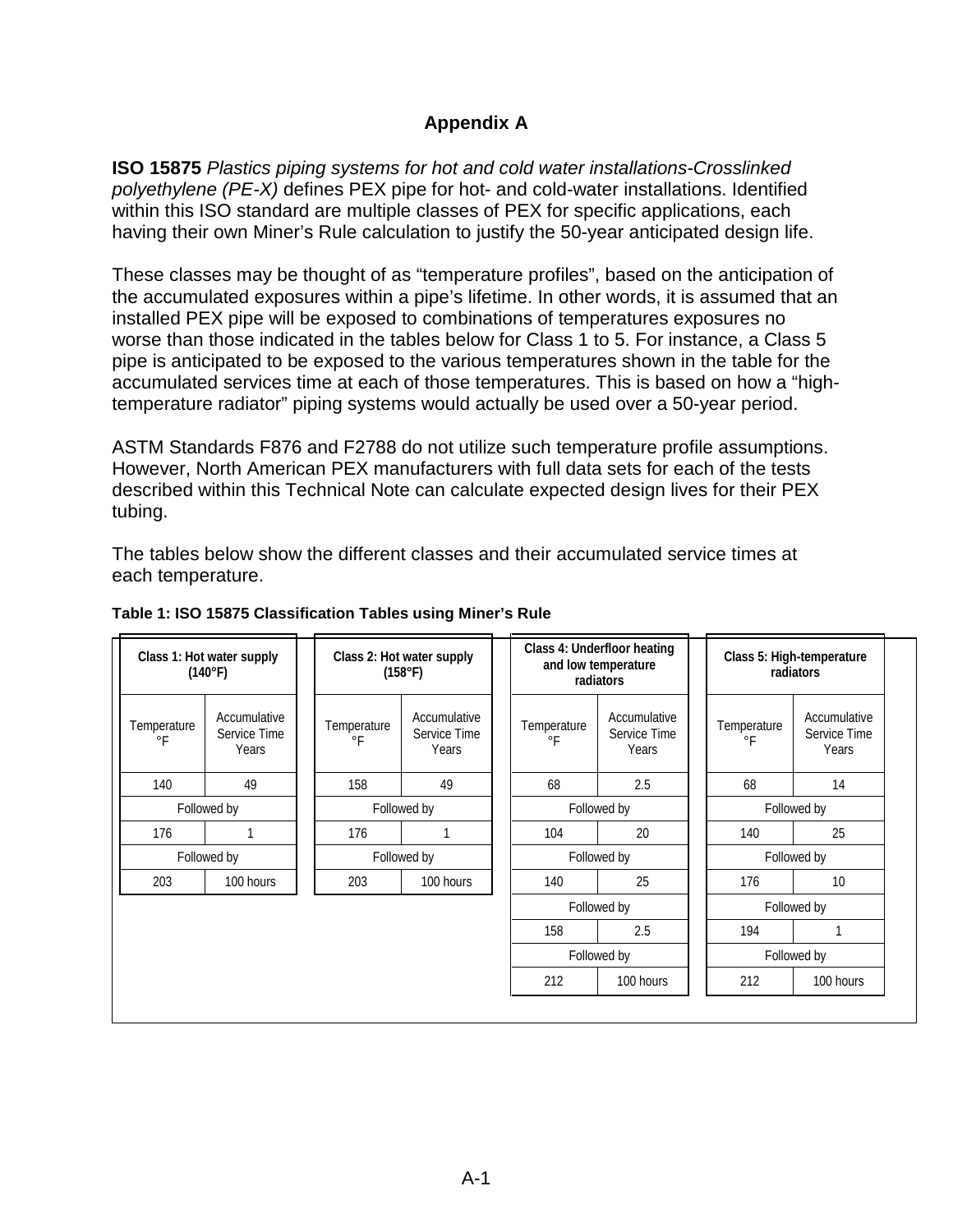**EN 15632** *District heating pipes-Pre-insulated flexible pipe systems* defines preinsulated pipe for district heating applications. Identified within this EN standard is a class system using Miner's Rule calculation to justify a 30-year anticipated design life at higher operating temperatures than anticipated in ISO 15875.

The table below shows a summary of this class and the accumulated service time at each temperature.

| Temperature | Accumulative<br>Service Time<br>Years |  |  |  |  |  |  |
|-------------|---------------------------------------|--|--|--|--|--|--|
| 176         | 29                                    |  |  |  |  |  |  |
| Followed by |                                       |  |  |  |  |  |  |
| 194         |                                       |  |  |  |  |  |  |
| Followed by |                                       |  |  |  |  |  |  |
| ንበ3         | 100 hours                             |  |  |  |  |  |  |

|  | Table 2: EN 15632 Classification Table using Miner's Rule |  |  |
|--|-----------------------------------------------------------|--|--|
|  |                                                           |  |  |

The examples in Table 3 show the maximum extrapolation time limits for different temperatures when testing has been performed at 230°F (110°C) for 8,000 hours, 12,000 hours and 16,000 hours. The test data shown below is a theoretical example that does not reflect the capabilities of any given PEX formulation. Each manufacturer is responsible for generating their own test data to predict design life in various applications.

| Table 3: Extrapolation Factor (ke) Applied for Multiple Test Times of PEX Tubing |  |  |  |
|----------------------------------------------------------------------------------|--|--|--|
|                                                                                  |  |  |  |

|                                              | Test data for 8,000 hours |                                                               |  | Test data for 12,000 hours |                                                               |  | Test data for 16,000 hours  |                                                               |  |
|----------------------------------------------|---------------------------|---------------------------------------------------------------|--|----------------------------|---------------------------------------------------------------|--|-----------------------------|---------------------------------------------------------------|--|
| Continuous<br>Operating<br>Temperature<br>°F | Test Time<br>(hours)      | <b>Maximum</b><br><b>Extrapolated Design</b><br>Life in Years |  | Test Time<br>(hours)       | <b>Maximum</b><br><b>Extrapolated Design</b><br>Life in Years |  | <b>Test Time</b><br>(hours) | <b>Maximum</b><br><b>Extrapolated Design</b><br>Life in Years |  |
| 165                                          | 8,000                     | 33.1                                                          |  | 12,000                     | 49.7                                                          |  | 16,000                      | 66.2                                                          |  |
| 175                                          | 8.000                     | 18.2                                                          |  | 12,000                     | 27.2                                                          |  | 16,000                      | 36.3                                                          |  |
| 185                                          | 8,000                     | 10.2                                                          |  | 12,000                     | 15.2                                                          |  | 16,000                      | 20.3                                                          |  |
| 195                                          | 8,000                     | 5.8                                                           |  | 12,000                     | 8.7                                                           |  | 16,000                      | 11.6                                                          |  |
| 200                                          | 8,000                     | 4.4                                                           |  | 12,000                     | 6.6                                                           |  | 16,000                      | 8.8                                                           |  |

*Note: The ke extrapolation factors in Table 3 were derived using the Arrhenius equation in the same manner as Table 1 in ISO 9080. However, the values in Table 3 above were not categorized as they are in Table 1 of ISO 9080. Instead, the values shown in Table 3 were specifically calculated for the temperatures shown in the Table.*